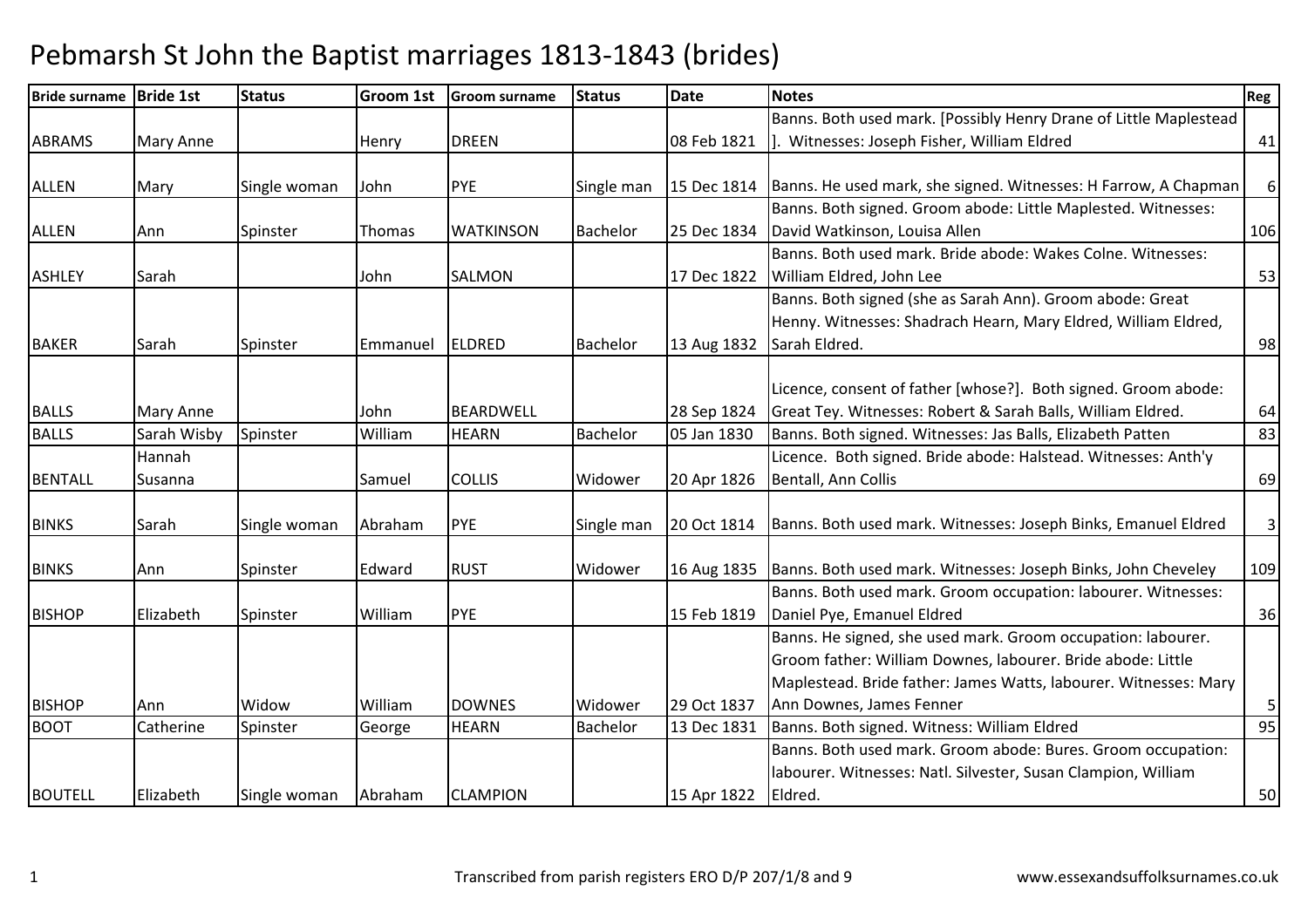| <b>Bride surname</b> | <b>Bride 1st</b> | <b>Status</b> | <b>Groom 1st</b> | <b>Groom surname</b> | <b>Status</b>   | <b>Date</b>        | <b>Notes</b>                                                             | Reg            |
|----------------------|------------------|---------------|------------------|----------------------|-----------------|--------------------|--------------------------------------------------------------------------|----------------|
|                      |                  |               |                  |                      |                 |                    | Banns. Both used mark. Witnesses: Thomas Bowles, Charlotte               |                |
| <b>BOWLES</b>        | Sarah            | Spinster      | James            | <b>GILBY</b>         | Bachelor        | 08 Nov 1836        | <b>Starkie</b>                                                           | 114            |
| <b>BOWTELL</b>       | Ann              | Single woman  | John             | <b>SMEE</b>          | Single man      |                    | 18 May 1826 Banns. Both used mark. Witnesses: John Deeks, Maria Bull     | 70             |
|                      |                  |               |                  |                      |                 |                    | Banns. Both used mark. Groom occupation: labourer. Groom                 |                |
|                      |                  |               |                  |                      |                 |                    | father: Edward Rust, labourer. Bride father: Thos. Bowtell,              |                |
| <b>BOWTELL</b>       | Eliza            | Single woman  | Charles          | <b>RUST</b>          | Bachelor        | 22 Oct 1841        | labourer. Witnesses: Saml Rust, Hannah Whiting.                          | 26             |
|                      |                  |               |                  |                      |                 |                    | Licence. Both signed. Groom abode: Lamarsh. Witnesses: Thos              |                |
| <b>BRADLEY</b>       | Kezia            | Spinster      | Thomas           | <b>MESSENT</b>       | Bachelor        | 18 Jan 1820        | Creffield, Dalilah Hasell                                                | 37             |
|                      |                  |               |                  |                      |                 |                    | Banns. Both used mark. Groom occupation: labourer. Groom age:            |                |
|                      |                  |               |                  |                      |                 |                    | 23. Bride occupation: platter, abode: Lamarsh. Bride age: 23.            |                |
|                      |                  |               |                  |                      |                 |                    | Groom father: Thomas Mayes, labourer. Bride father: Robert               |                |
| <b>BROIAD</b>        | Lydia            | Spinster      | William          | <b>MAYES</b>         | <b>Bachelor</b> |                    | 07 May 1842   Broaid, carpenter. Witnesses: Thomas Dixey, Malicia Broiad | 30             |
|                      |                  |               |                  |                      |                 |                    |                                                                          |                |
|                      |                  |               |                  |                      |                 |                    | Banns. Groom occupation: labourer. Both used mark. Groom                 |                |
|                      |                  |               |                  |                      |                 |                    | occupation: labourer. Groom father: Edward Rust, labourer. Bride         |                |
|                      |                  |               |                  |                      |                 |                    | abode: Twinsted. Bride father: John Bryant, Lath river. Witnesses:       |                |
| <b>BRYANT</b>        | Mary             | Spinster      | Thomas           | <b>RUST</b>          | <b>Bachelor</b> | 08 Oct 1839        | Mary Ann Harrington, Charles Weavers                                     | 11             |
|                      |                  |               |                  |                      |                 |                    | Banns. Both used mark. Groom abode: Alphamstone. Witnesses:              |                |
| <b>BULL</b>          | Maria            |               | Samuel           | <b>BUTTLE</b>        |                 | 08 Jul 1828        | Sarh Buttle, William Eldred                                              | 74             |
|                      |                  |               |                  |                      |                 |                    | Banns. Groom occupation: labourer. Both used mark. [For Bust ?].         |                |
| <b>BURST</b>         | Susan            | Spinster      | James            | <b>BISHOP</b>        |                 | 19 Dec 1821        | Witnesses: Samuel Burst, William Eldred                                  | 48             |
|                      |                  |               |                  |                      |                 |                    | Banns. Both used mark. [For Bust ?]. Witnesses: Thomas Salmon,           |                |
| <b>BURST</b>         | Rebecca          | Spinster      | James            | SALMON               | Bachelor        | 03 Feb 1829        | Sarah Springett                                                          | 77             |
|                      |                  |               |                  |                      |                 |                    | Banns. Both used mark. Witnesses: Randolph Baines, James                 |                |
| <b>BUSH</b>          | Martha           | Single woman  | Thomas           | <b>COLLINGS</b>      | Single man      | 16 May 1815 Warner |                                                                          | $\overline{9}$ |
| <b>BUSH</b>          | Mary             |               | <b>Hercules</b>  | <b>DODD</b>          | Widower         | 21 Aug 1820        | Banns. Both used mark. Witnesses: Wm & Emanuel Eldred                    | 39             |
|                      |                  |               |                  |                      |                 |                    | Banns. Both used mark. Groom abode: Colne Engaine. Groom                 |                |
|                      |                  |               |                  |                      |                 |                    | occupation: labourer. Witnesses: Catharine Andrews, William              |                |
| <b>BUSH</b>          | Hannah           | Spinster      | John             | <b>HOY</b>           |                 | 15 Jul 1822        | Eldred                                                                   | 51             |
|                      |                  |               |                  |                      |                 |                    | Banns. Both used mark. Groom abode: Little Maplestead.                   |                |
| <b>BUTCHER</b>       | Mary Ann         |               | James            | LOTT                 |                 | 16 Feb 1832        | Witnesses: Charles Butcher, Hester Jane Butcher                          | 96             |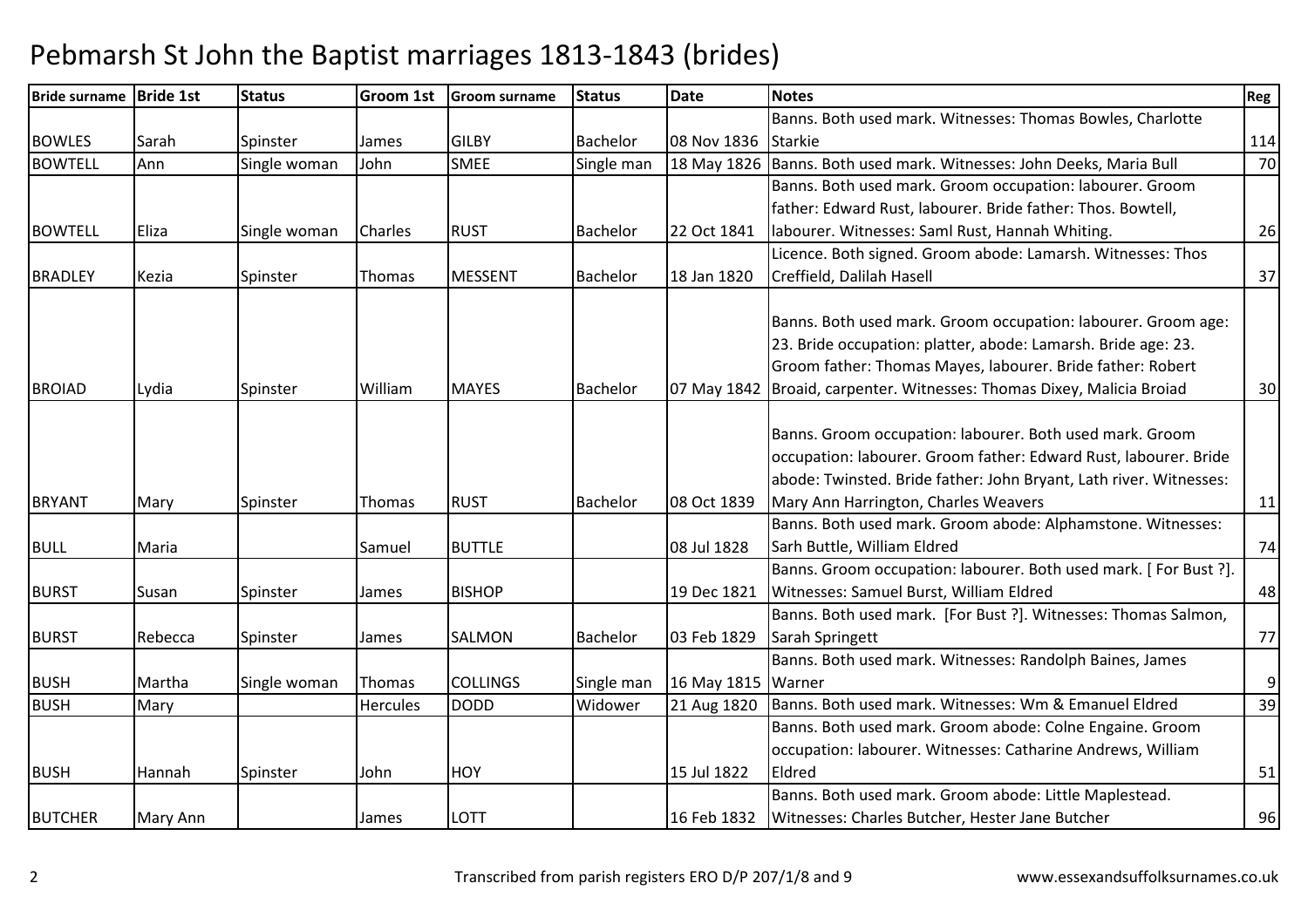| <b>Bride surname</b> | <b>Bride 1st</b> | <b>Status</b> | Groom 1st | <b>Groom surname</b> | <b>Status</b>   | <b>Date</b> | <b>Notes</b>                                                                 | Reg         |
|----------------------|------------------|---------------|-----------|----------------------|-----------------|-------------|------------------------------------------------------------------------------|-------------|
|                      |                  |               |           |                      |                 |             | Licence. Both signed. Bride abode: Alphamston. Witnesses: Jas.               |             |
| <b>BUTTLE</b>        | Sarah            | Widow         | James     | <b>BUTCHER</b>       | Single man      | 20 Aug 1816 | Lee, Emanuel Eldred                                                          | 15          |
|                      |                  |               |           |                      |                 |             | Banns. Both signed. Groom abode: White Colne. Witnesses: Daniel              |             |
| <b>BYFORD</b>        | Phoebe           | Spinster      | Samuel    | SARGEANT             | <b>Bachelor</b> | 27 Oct 1826 | Sargeant, William Eldred                                                     | 71          |
|                      |                  |               |           |                      |                 |             | Banns. Both used mark. Witnesses: Elizabeth Davis & William                  |             |
| <b>CAMBRIDGE</b>     | Maria            |               | Joseph    | <b>LORKING</b>       |                 | 01 Apr 1821 | Eldred                                                                       | 43          |
|                      |                  |               |           |                      |                 |             | Banns. Both used mark. Groom abode: Great Henny. Witnesses:                  |             |
| <b>CANT</b>          | Eliza            |               | John      | <b>FISHER</b>        |                 | 13 Feb 1824 | Thomas Frost, Eliza Fisher                                                   | 59          |
| <b>CANT</b>          | Hannah           | Widow         | James     | <b>GILBY</b>         | Widower         | 20 Oct 1830 | Banns. Both used mark. Witnesses: John Temerson, Susan Smith                 | 87          |
|                      |                  |               |           |                      |                 |             | Banns. Both used mark. Groom abode: Coln Engain. Witnesses:                  |             |
| <b>CARPENTER</b>     | Sarah            |               | William   | <b>CHARRINGTON</b>   |                 | 25 Sep 1816 | William Carpenter, Elizabeth Carrington                                      | 16          |
|                      |                  |               |           |                      |                 |             |                                                                              |             |
| <b>CARPENTER</b>     | Harriett         | Spinster      | James     | <b>FROST</b>         | Bachelor        | 05 Jun 1821 | Banns. Both used mark. Witnesses: James Hebble, William Eldred               | 45          |
|                      |                  |               |           |                      |                 |             |                                                                              |             |
| <b>CHAPMAN</b>       | Sarah            | Widow         | Henry     | <b>FARROW</b>        | Widower         | 17 Jan 1815 | Licence. Both signed. Witnesses: Joseph Boggis, Emanuel Eldred               | 8           |
|                      |                  |               |           |                      |                 |             |                                                                              |             |
|                      |                  |               |           |                      |                 |             | Licence. Both signed. Groom abode: Alphamstone. Witnesses:                   |             |
| <b>CHAPMAN</b>       | Ann              |               | George    | <b>NOTT</b>          |                 | 23 Nov 1824 | Henry Farrow, Susannah Chapman, William Eldred.                              | 66          |
|                      |                  |               |           |                      |                 |             | Licence. Both signed. Groom abode: Bures Hamlet. Witnesses:                  |             |
| <b>CHAPMAN</b>       | Susannah         |               | John      | <b>NOTT</b>          |                 | 14 Feb 1826 | Harriot & Samuel Nott                                                        | 68          |
|                      |                  |               |           |                      |                 |             | Licence. Both signed (she as Jane Anna). Witnesses: Eliza & John             |             |
| <b>CHEVELEY</b>      | Jane             | Spinster      | Thomas    | <b>MURRELLS</b>      | Widower         | 08 Apr 1837 | Cheveley, Sam'l Rayment Jun'r.                                               | 116         |
| <b>CLARK</b>         | Sarah            | Single woman  | Stephen   | <b>CLEMENTS</b>      | Single man      | 23 Oct 1817 | Banns. Both used mark. Witnesses: Wm & Emanuel Eldred                        | 27          |
|                      |                  |               |           |                      |                 |             | Banns. Both used mark. Witnesses: Samuel Whiting, Emanuel                    |             |
| <b>CLERK</b>         | Mary             | Single woman  | William   | <b>WEAVERS</b>       | Single man      | 25 Dec 1815 | Eldred                                                                       | 14          |
| <b>COLLINS</b>       | Elizabeth        | Single woman  | Joseph    | <b>THOMPSON</b>      | Widower         |             | 12 Feb 1818   Licence. Both signed. Witnesses: James Balls & Judith Thompson | 28          |
|                      |                  |               |           |                      |                 |             | Licence. Both signed. Groom abode: Halstead. Witnesses: Ann &                |             |
| <b>COLLIS</b>        | Sarah            |               | Richard   | <b>CHAPLIN</b>       | Single man      | 22 Nov 1814 | <b>Saml Collis</b>                                                           | $\mathsf S$ |
|                      |                  |               |           |                      |                 |             | Licence. Both signed. Groom abode: Sible Hedingham. Witnesses:               |             |
| <b>COLLIS</b>        | Ann              |               | Henry     | <b>BELL</b>          |                 |             | 21 Feb 1833 Sam. Collis, Jane Ann Stebbing                                   | 101         |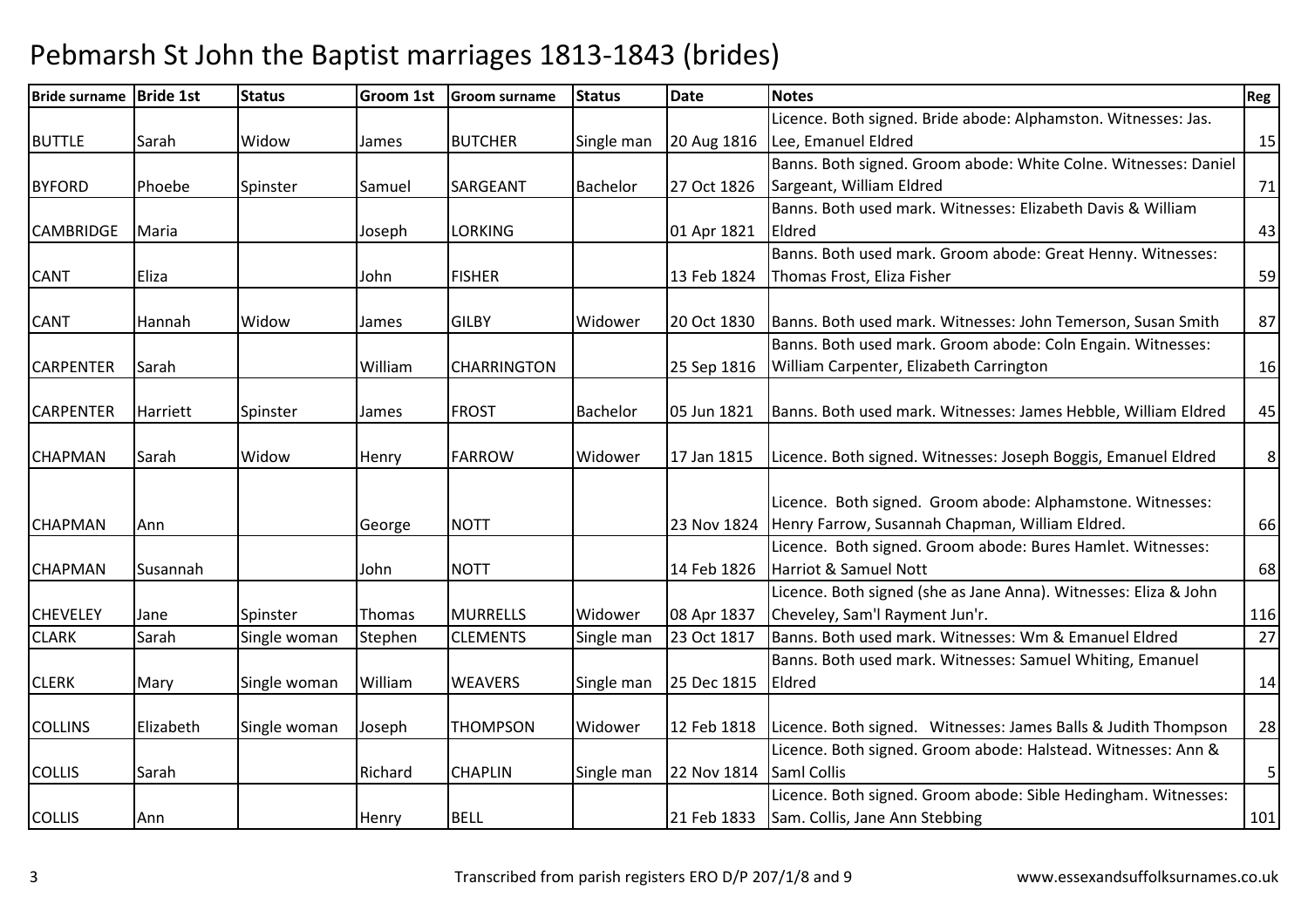| <b>Bride surname</b> | <b>Bride 1st</b> | <b>Status</b> | <b>Groom 1st</b> | <b>Groom surname</b> | <b>Status</b>   | <b>Date</b> | <b>Notes</b>                                                       | Reg             |
|----------------------|------------------|---------------|------------------|----------------------|-----------------|-------------|--------------------------------------------------------------------|-----------------|
| <b>COOPER</b>        | Mary             | Single woman  | Samuel           | <b>POTTER</b>        | Single man      | 03 Oct 1815 | Banns. Both used mark. Witnesses: Robert Cooper, Emanuel Eldred    | 10 <sup>1</sup> |
|                      |                  |               |                  |                      |                 |             |                                                                    |                 |
|                      |                  |               |                  |                      |                 |             | Banns. Groom occupation: farmer. Both signed. Groom abode:         |                 |
|                      |                  |               |                  |                      |                 |             | Wickham St Pauls. Groom occupation: Farmer. Groom father:          |                 |
|                      |                  |               |                  |                      |                 |             | William Porter, farmer. Bride's father: John Cooper, victualler.   |                 |
| <b>COOPER</b>        | Susannah         | Spinster      | William          | <b>PORTER</b>        | Bachelor        | 17 Dec 1839 | Witnesses: Thos Creffield jnr, Charlotte Creffield                 | 13              |
|                      |                  |               | William          |                      |                 |             |                                                                    |                 |
| <b>CREFFIELD</b>     | Sophia           | Spinster      | Stephen          | <b>ALSTON</b>        | Widower         | 16 Apr 1829 | Banns. Both signed. Witnesses: Mary Creffield, Thos M Riddelsdell  | 78              |
|                      |                  |               | Thomas           |                      |                 |             | Banns. Both signed. Groom abode: Kirby-le-Soken. Witnesses: Thos   |                 |
| <b>CREFFIELD</b>     |                  |               | Martin           | RIDDELSDELL          | <b>Bachelor</b> | 02 Dec 1829 | Creffield, Sophia Burgess, Wm.Bloom, E.Bloom.                      | 82              |
|                      | Mary             | Spinster      |                  |                      |                 |             | Banns. Both used mark. Groom abode: Bures Hamlet. Witnesses:       |                 |
| <b>DEEKS</b>         |                  |               |                  | <b>SMITH</b>         |                 | 26 Mar 1833 | John Deeks, Emanuel Eldred                                         | 102             |
|                      | Jane             |               | John             |                      |                 |             | Banns. Groom occupation: labourer. Both used mark. Groom           |                 |
|                      |                  |               |                  |                      |                 |             | father: King Potter, labourer. Bride father: Saml Deeks, labourer. |                 |
| <b>DEEKS</b>         |                  |               | William          | <b>POTTER</b>        | Bachelor        | 28 Jan 1838 | Witnesses: Hannah Deeks, John Bowtell                              | 7               |
|                      | Mary             | Spinster      |                  |                      |                 |             | Banns. Both used mark. 'Labourer' for bride and groom was          |                 |
|                      |                  |               |                  |                      |                 |             | crossed out. Groom abode: Alphamstone. Groom father: John          |                 |
|                      |                  |               |                  |                      |                 |             | Drew, labourer. Bride father: Saml Deeks, labourer. Witnesses:     |                 |
| <b>DEEKS</b>         | Hannah           | Spinster      | James            | <b>DREW</b>          | Bachelor        | 26 Jul 1840 | Henry & Mary Drane                                                 | 18              |
|                      |                  |               |                  |                      |                 |             | Both used mark. Groom occupation: labourer. Groom father: Ezra     |                 |
|                      |                  |               |                  |                      |                 |             | Eldred, labourer. Bride father: James Dickells, parish clerk.      |                 |
| <b>DICKELLS</b>      | Mary             | Spinster      | James            | <b>ELDRED</b>        | Bachelor        | 24 Jun 1842 | Witnesses: John Bush, Matilda Steward                              | 31              |
|                      |                  |               |                  |                      |                 |             |                                                                    |                 |
|                      |                  |               |                  |                      |                 |             | Banns. Groom occupation: labourer. He signed, she used mark.       |                 |
|                      |                  |               |                  |                      |                 |             | Groom father: Richard Fenner, labourer. Bride father: William      |                 |
| <b>DOWNES</b>        | Mary Ann         | Spinster      | James            | <b>FENNER</b>        | Bachelor        | 24 Jun 1840 | Downes, labourer. Witnesses: John Fenner, Rachel Downes            | 16              |
|                      |                  |               |                  |                      |                 |             | Banns. He signed, she used mark. Witnesses: Wm & Emanuel           |                 |
|                      |                  |               | Charles          | <b>POTTER</b>        |                 |             | Eldred                                                             |                 |
| <b>DOWNS</b>         | Jane             | Single woman  |                  |                      | Single man      | 12 Nov 1816 | Banns. Both used mark. Witnesses: Henry & Mary Ann Dreen,          | 18              |
|                      |                  |               |                  |                      |                 |             | William Eldred.                                                    |                 |
| <b>DOWNS</b>         | Mary Ann         |               | Charles          | <b>RAYMOND</b>       |                 | 08 Jun 1824 |                                                                    | 62              |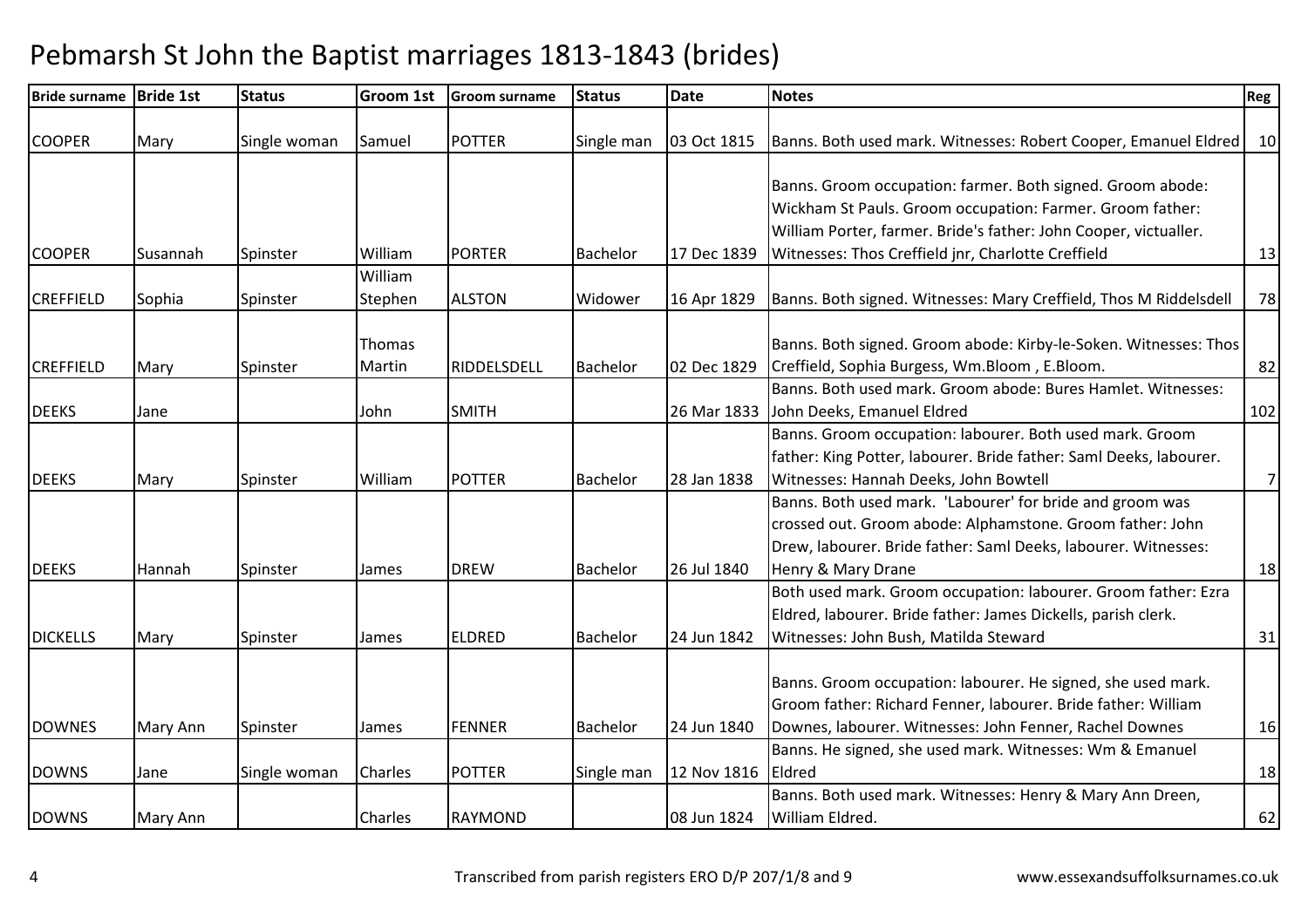| <b>Bride surname</b> | <b>Bride 1st</b>   | <b>Status</b> | Groom 1st     | <b>Groom surname</b> | <b>Status</b>   | <b>Date</b> | <b>Notes</b>                                                              | Reg |
|----------------------|--------------------|---------------|---------------|----------------------|-----------------|-------------|---------------------------------------------------------------------------|-----|
|                      |                    |               |               |                      |                 |             | Banns. Both used mark. Groom abode: Bures Hamlet. Witnesses:              |     |
| <b>ELDRED</b>        | <b>Frances Ann</b> | Single woman  | George        | <b>COUSIN</b>        | Single man      |             | 30 Nov 1816 Ezra Eldred, Hannah Hills                                     | 19  |
|                      |                    |               |               |                      |                 |             |                                                                           |     |
| <b>ELDRED</b>        | Susan              | Spinster      | <b>Thomas</b> | <b>GIBBS</b>         | <b>Bachelor</b> | 08 Apr 1828 | Banns. Both used mark. Witnesses: Elizabeth Livmore?, John Hicks          | 73  |
| <b>ELDRED</b>        | Frances            | Single woman  | James         | <b>POTTER</b>        | <b>Bachelor</b> |             | 23 May 1830 Banns. Both used mark. Witnesses: Emanuel Eldred, Susan Gibbs | 86  |
|                      |                    |               |               |                      |                 |             | Banns. He used mark, she signed. Witnesses: William Eldred,               |     |
| <b>ELLIS</b>         | Charlotte          |               | James         | <b>HEBBLE</b>        |                 | 11 Sep 1821 | <b>Charles Hebble</b>                                                     | 46  |
|                      |                    |               |               |                      |                 |             |                                                                           |     |
|                      |                    |               |               |                      |                 |             | Banns. He used mark, she signed (Elsdd?). Groom abode: Halstead.          |     |
|                      |                    |               |               |                      |                 |             | Groom occupation: labourer. Groom father: John Barnard,                   |     |
|                      |                    |               |               |                      |                 |             | labourer. Bride occupation: servant. Bride father: Robt. Elsdon,          |     |
| <b>ELSDON</b>        | Alice              | Spinster      | James         | <b>BARNARD</b>       | <b>Bachelor</b> | 24 Sep 1841 | labourer. Witnesses: Mary King, Elizabeth Fisher                          | 25  |
|                      |                    |               |               |                      |                 |             | Banns. He signed, she used mark. Witnesses: Thomas & Rebecca              |     |
| <b>FENNING</b>       | Mary Ann           | Widow         | Isaac         | <b>PUDNEY</b>        | Widower         | 26 Nov 1836 | Salmon.                                                                   | 115 |
|                      |                    |               |               |                      |                 |             |                                                                           |     |
|                      |                    |               |               |                      |                 |             | Banns. Groom occupation: labourer. Both used mark. Groom                  |     |
|                      |                    |               |               |                      |                 |             | father: Henry Pye, labourer. Bride father: John Fenning, labourer.        |     |
| <b>FENNING</b>       | Mary Ann           | Spinster      | Joseph        | <b>PYE</b>           | Bachelor        | 28 Jul 1840 | Witnesses: Thomas Salmon, Susan Warren                                    | 19  |
|                      |                    |               |               |                      |                 |             | Banns. Both used mark. Witnesses: Julian Henry Payne & Rd?<br>Moore       |     |
| <b>FIRMAN</b>        | Ann                |               | John          | <b>POTTER</b>        |                 | 02 Oct 1820 |                                                                           | 40  |
|                      |                    |               |               |                      |                 |             | Banns. Both used mark. Groom occupation: labourer. Witnesses:             |     |
| <b>FISHER</b>        | Margaret           | Widow         | James         | <b>THEOBALD</b>      |                 | 15 Jul 1822 | Catharine Andrews, William Eldred                                         | 52  |
|                      |                    |               |               |                      |                 |             | Banns. Groom occupation: labourer. Both used mark. Groom                  |     |
|                      |                    |               |               |                      |                 |             | father: Isaac Ritcher, labourer. Bride father: George Frake, tailor.      |     |
| <b>FRAKE</b>         | Elizabeth          | Spinster      | Josiah        | <b>RITCHER</b>       | <b>Bachelor</b> | 09 Jun 1840 | Witnesses: William Lewis, Martha Saunders                                 | 15  |
|                      |                    |               |               |                      |                 |             | Banns. Both signed. Groom abode: Great Maplestead. Witness:               |     |
| <b>FREEBORN</b>      | Eliza              | Spinster      | John          | <b>TURNER</b>        | Single man      | 17 Sep 1818 | <b>Charlotte Freeborn</b>                                                 | 29  |
|                      |                    |               |               |                      |                 |             | Banns. He used mark, she signed. Groom abode: Great Henny.                |     |
| <b>FROST</b>         | Mary               | Spinster      | James         | <b>FISHER</b>        | <b>Bachelor</b> | 28 Sep 1831 | Witnesses: John Fisher, Ann Frost                                         | 93  |
| <b>FROST</b>         | Mary Ann           | Spinster      | William       | <b>CARPENTER</b>     | <b>Bachelor</b> |             | 02 Oct 1835   Banns. Both used mark. Witnesses: John Hale, John Cheveley  | 111 |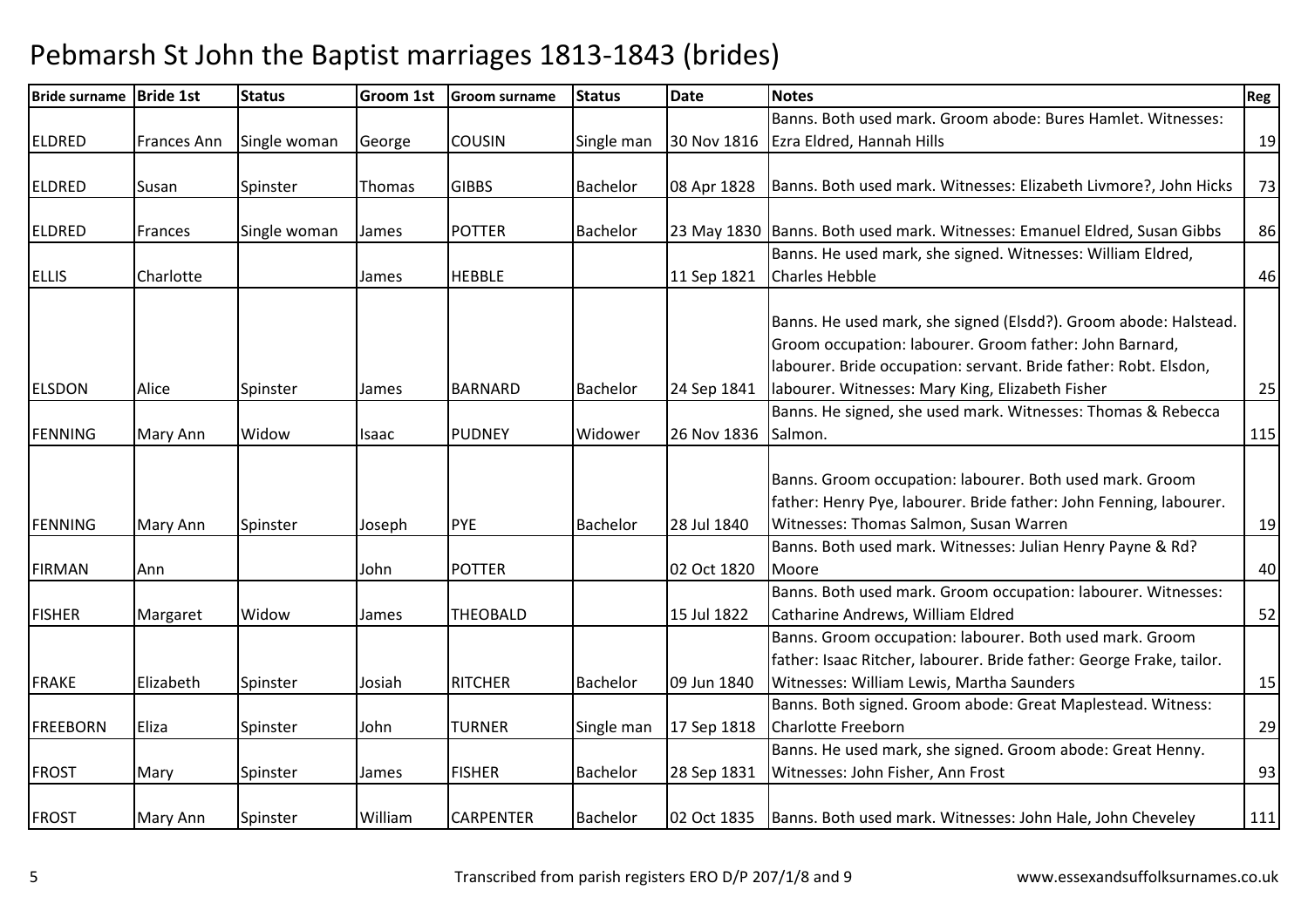| Bride surname Bride 1st |           | <b>Status</b> | <b>Groom 1st</b> | <b>Groom surname</b> | <b>Status</b>   | <b>Date</b> | <b>Notes</b>                                                      | Reg              |
|-------------------------|-----------|---------------|------------------|----------------------|-----------------|-------------|-------------------------------------------------------------------|------------------|
|                         |           |               |                  |                      |                 |             |                                                                   |                  |
|                         |           |               |                  |                      |                 |             | Banns. He used mark, she signed. Groom occupation: labourer.      |                  |
|                         |           |               |                  |                      |                 |             | Groom age: 32. Bride occupation: silk throwster. Bride age: 31.   |                  |
|                         |           |               |                  |                      |                 |             | Groom father: Henry Pye, labourer. Bride father: William Campling |                  |
| <b>FROST</b>            | Martha    | Spinster      | William          | PYE                  | Bachelor        | 25 Apr 1842 | Frost, tailor. Witnesses: William Bush, Mary Maney                | 29               |
|                         |           |               |                  |                      |                 |             | Banns. Both used mark. Record number overwritten 13.              |                  |
| <b>GALLIFANT</b>        | Margaret  | Single woman  | James            | <b>FISHER</b>        | Single man      | 16 Aug 1813 | Witnesses: Hannah Fisher, Emanuel Eldred.                         | $\mathbf{1}$     |
|                         | Mary      |               |                  |                      |                 |             | Licence. He signed, she used mark. Bride abode: Coln Engaine.     |                  |
| <b>GALLIPHANT</b>       | Elizabeth |               | James            | <b>BINKS</b>         |                 | 05 Nov 1816 | Witnesses: Elizabeth & Daniel Balls                               | 17               |
| <b>GARDINER</b>         | Mary Ann  | Single woman  | Isaac            | <b>SYCAMORE</b>      | Bachelor        | 30 Nov 1827 | Banns. Both used mark. Witnesses: Samuel Springett, Mary Waters   | 72               |
|                         |           |               |                  |                      |                 |             | Banns. Both used mark. Groom occupation: labourer. Witnesses:     |                  |
| <b>GOODY</b>            | Maria     | Spinster      | Daniel           | <b>CROSSBY</b>       |                 | 25 May 1823 | Sarah Minter, William Eldred                                      | 55               |
|                         |           |               |                  |                      |                 |             | Banns. Groom occupation: shoemaker. Groom is a minor. Groom       |                  |
|                         |           |               |                  |                      |                 |             | father: Joseph Binks, shoemaker. Bride father: Edward Goody,      |                  |
|                         |           |               |                  |                      |                 |             | labourer. He signed, she used mark. Witnesses: Maria Goody, John  |                  |
| <b>GOODY</b>            |           |               |                  | <b>BINKS</b>         | <b>Bachelor</b> | 12 Oct 1837 |                                                                   |                  |
|                         | Sophia    | Spinster      | Josiah           |                      |                 |             | Cheveley.                                                         | $\boldsymbol{4}$ |
|                         |           |               |                  |                      |                 |             |                                                                   |                  |
|                         |           |               |                  |                      |                 |             | Banns. Groom occupation: labourer. Groom father: Isaac Wayett,    |                  |
|                         |           |               |                  |                      |                 |             | labourer. Bride father: Frederick Brown, bricklayer. Bride is a   |                  |
|                         |           |               |                  |                      |                 |             | minor. Both used mark. Witnesses: James Crick, Jane Frost [See    |                  |
| <b>GOODY</b>            | Mary      | Spinster      | Abraham          | <b>WAYETT</b>        | Bachelor        | 21 Apr 1839 | Abraham Whyatt in baptisms ?].                                    | 10               |
|                         |           |               |                  |                      |                 |             |                                                                   |                  |
|                         |           |               |                  |                      |                 |             | Banns. Groom occupation: blacksmith. He signed, she used mark.    |                  |
|                         |           |               |                  |                      |                 |             | Groom father: William Eldred, farmer. Bride father: Edward Goody, |                  |
| <b>GOODY</b>            | Maria     | Spinster      | James            | ELDRED               | Bachelor        | 02 Jan 1841 | labourer. Witnesses: Franes Frost, Samuel Nice                    | 21               |
|                         |           |               |                  |                      |                 |             | Banns. Both signed. Witnesses: Mary Gray, James Emmeny,           |                  |
| <b>GRAY</b>             | Ann       | Spinster      | William          | <b>ELDRED</b>        | Bachelor        | 25 Jun 1835 | J.C.Burroughes.                                                   | 108              |
| <b>GRIFFEN</b>          | Caroline  |               | William          | <b>RAYMENT</b>       |                 | 16 Dec 1833 | Banns. Both used mark. Witnesses: James Warren, Sarah Bishop      | 104              |
|                         |           | Single woman  |                  |                      | Single man      |             |                                                                   |                  |
|                         |           |               |                  |                      |                 |             | Banns. Both signed. Witnesses: Saml Turner, Hannah Anne Hart,     |                  |
| <b>HART</b>             | Eliza     | Spinster      | John             | <b>JACKSON</b>       | <b>Bachelor</b> |             | 31 May 1829 Abigeall Hart, John Hart.                             | 80               |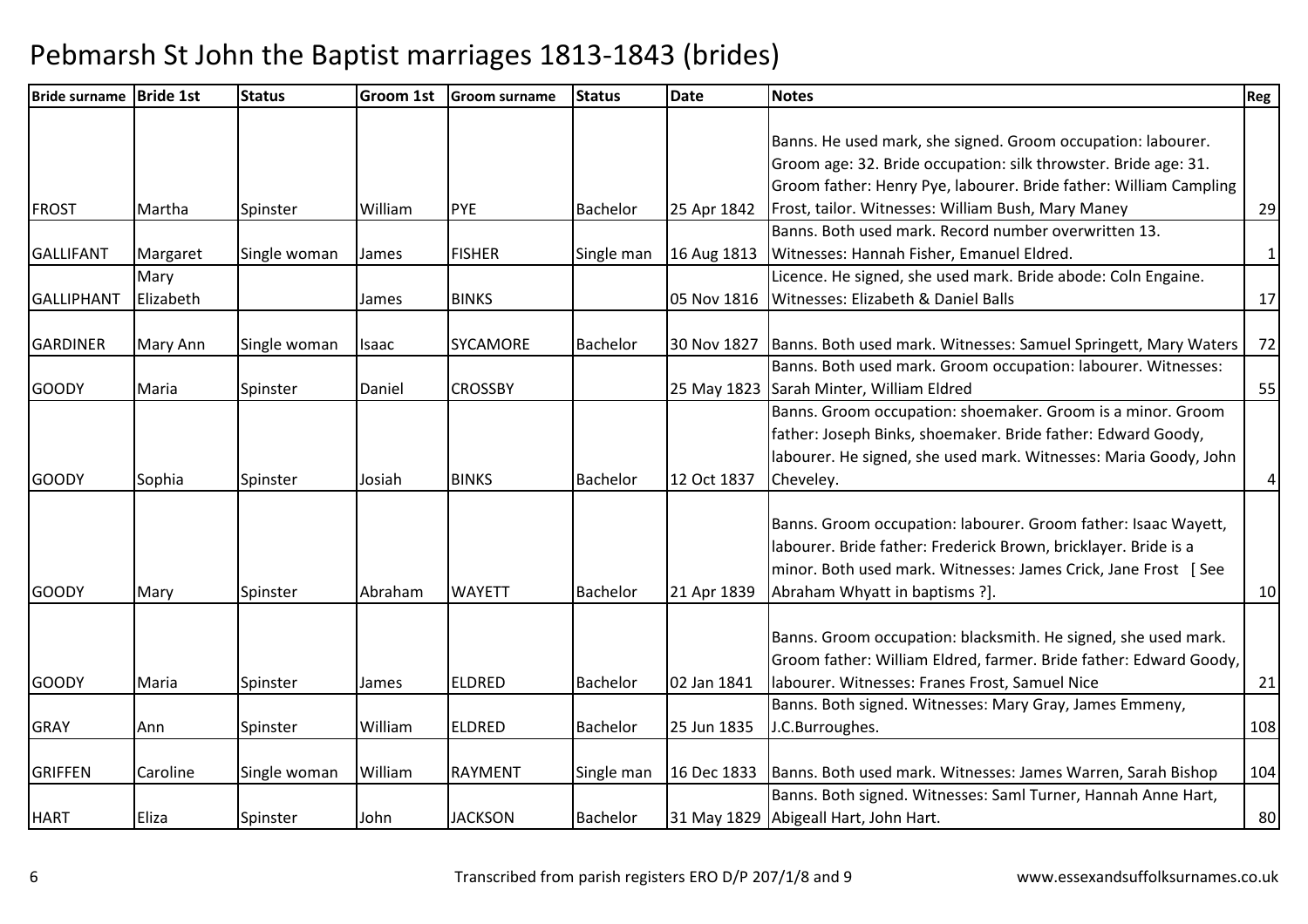| <b>Bride surname</b> | <b>Bride 1st</b> | <b>Status</b> | <b>Groom 1st</b> | <b>Groom surname</b> | <b>Status</b>   | <b>Date</b> | <b>Notes</b>                                                                                                                                                                                                                    | Reg            |
|----------------------|------------------|---------------|------------------|----------------------|-----------------|-------------|---------------------------------------------------------------------------------------------------------------------------------------------------------------------------------------------------------------------------------|----------------|
|                      |                  |               |                  |                      |                 |             | Banns. Both used mark. Witnesses: William Carpenter, John                                                                                                                                                                       |                |
| <b>HART</b>          | Elizabeth        | Spinster      | John             | <b>HALE</b>          | <b>Bachelor</b> | 02 Oct 1835 | Cheveley                                                                                                                                                                                                                        | 110            |
|                      |                  |               |                  |                      |                 |             | Banns. He used mark, she signed. Witnesses: Mary Gray, Peter                                                                                                                                                                    |                |
| <b>HEARN</b>         | Catherine        | Spinster      | William          | <b>PYE</b>           | Widower         | 25 Apr 1831 | Hearn, Mary Lee.                                                                                                                                                                                                                | 91             |
|                      |                  |               |                  |                      |                 |             |                                                                                                                                                                                                                                 |                |
| <b>HILLS</b>         | Hannah           |               | Edward           | <b>BUSH</b>          | Single man      | 29 Sep 1818 | Banns. Both used mark. Witnesses: John Fenning, Edward Bush                                                                                                                                                                     | 32             |
| <b>HURRELL</b>       | Sarah            |               | Edward           | <b>CHANDLER</b>      |                 |             | 04 May 1824   Banns. Both used mark. Witnesses: William Eldred, John Turner                                                                                                                                                     | 61             |
|                      |                  |               |                  |                      |                 |             |                                                                                                                                                                                                                                 |                |
| <b>HYAM</b>          | <b>Harriet</b>   | Spinster      | John             | <b>CARPENTER</b>     | <b>Bachelor</b> | 07 Jan 1830 | Banns. Both used mark. Witnesses: Mary Frost, Willm Carpenter                                                                                                                                                                   | 84             |
|                      |                  |               |                  |                      |                 |             | He used mark, she signed. Groom occupation: labourer. Groom<br>age: 23. Bride occupation: sempstress. Bride age: 35. Groom<br>father: John Hale, labourer. Bride father: Stephen Hyam,                                          |                |
| <b>HYAM</b>          | Mary Ann         | Spinster      | George           | <b>HALE</b>          | <b>Bachelor</b> | 18 Jan 1842 | shoemaker. Witnesses: John Hale, Diana Lorking                                                                                                                                                                                  | 28             |
| <b>HYAMN</b>         | Lucy             | Widow         | Henry            | <b>NUNN</b>          |                 | 16 Jan 1817 | Banns. He used mark, she signed (Hyam). Witnesses: Th'as & Susan<br><b>Purkis</b>                                                                                                                                               | 21             |
| <b>JARMAN</b>        | Maria            | Spinster      | William          | <b>COLLINS</b>       | Bachelor        | 10 Oct 1837 | Banns. Groom occupation: labourer. Groom father: Thomas<br>Collins, labourer. Bride father: James Jarman, labourer. He signed,<br>she used mark. Witnesses: Joseph? or Isaak? Firmin, John<br>Cheveley. Both minors.            | $\overline{3}$ |
|                      |                  |               |                  |                      |                 |             | Banns. Groom occupation: labourer. Both used mark. Witnesses:                                                                                                                                                                   |                |
| <b>JOHNSON</b>       | Martha           | Spinster      | Henry            | <b>PYE</b>           |                 | 10 Oct 1821 | Susan Fisher, William Eldred                                                                                                                                                                                                    | 47             |
| <b>JOSLYN</b>        | Martha           | Widow         | George           | <b>POTTER</b>        | Bachelor        | 30 Nov 1832 | Banns. Both used mark. Witnesses: Edward Frost, Mary Wilsmore                                                                                                                                                                   | 99             |
| <b>JOSSLIN</b>       | Charlotte        | Spinster      | John             | <b>BUSH</b>          | Bachelor        | 25 Dec 1841 | Banns. Groom occupation: labourer. Groom age: 20. Bride<br>occupation: Silk throwster. Bride age: 22. Groom father: Edward<br>Bush, labourer. John Josslin, labourer. Both used mark. Witnesses:<br>Samuel Hale, Eliza Josslin. | 27             |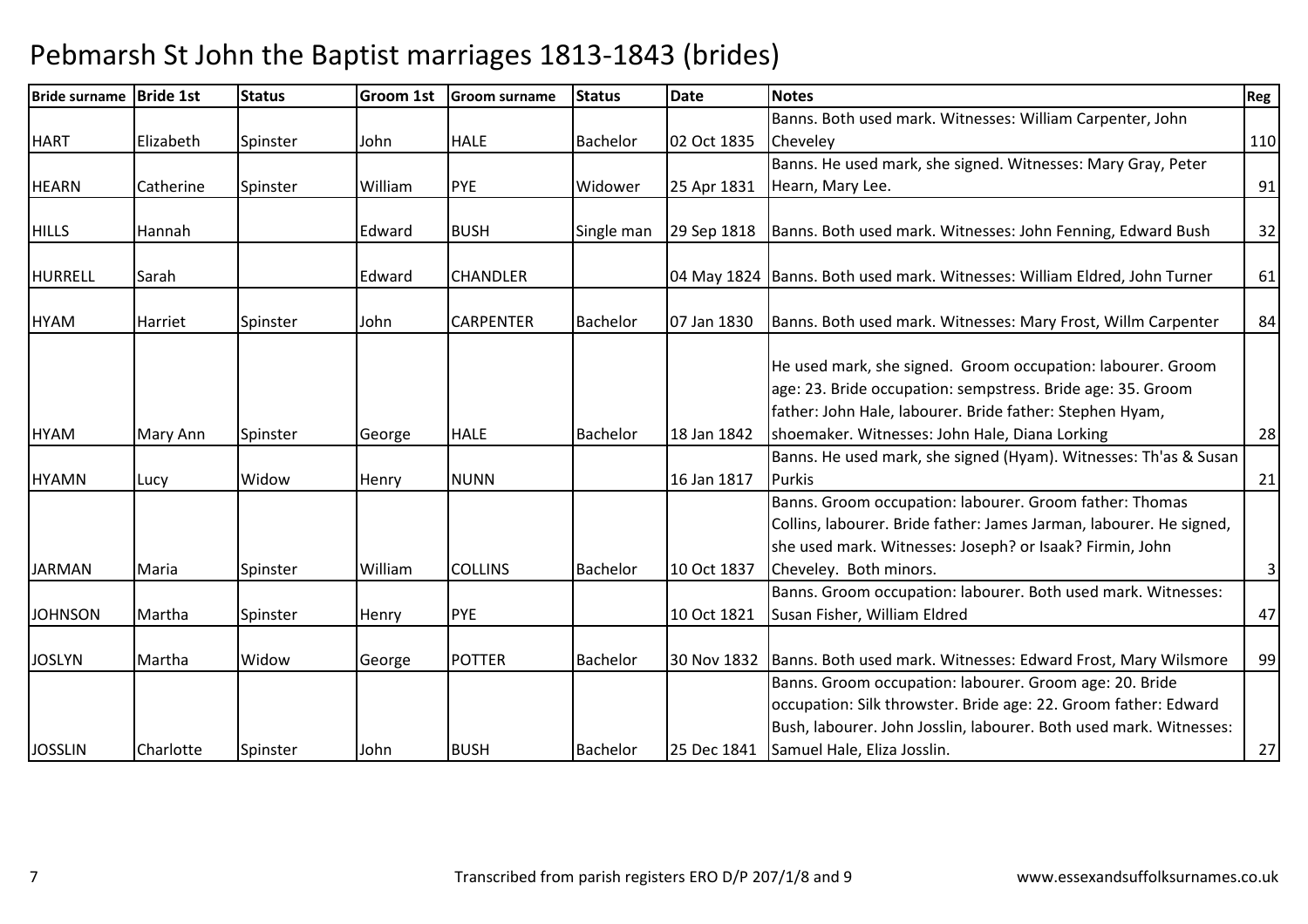| Bride surname Bride 1st |                  | <b>Status</b> | <b>Groom 1st</b> | <b>Groom surname</b> | <b>Status</b>   | <b>Date</b> | <b>Notes</b>                                                           | Reg |
|-------------------------|------------------|---------------|------------------|----------------------|-----------------|-------------|------------------------------------------------------------------------|-----|
|                         |                  |               |                  |                      |                 |             |                                                                        |     |
|                         |                  |               |                  |                      |                 |             | He used mark, she signed. Groom occupation: labourer. Groom            |     |
|                         |                  |               |                  |                      |                 |             | father: William Johnson, labourer. Bride father: John Josslyn,         |     |
| <b>JOSSLYN</b>          | Eliza            | Spinster      | William          | <b>JOHNSON</b>       | <b>Bachelor</b> | 05 Jun 1843 | labourer. Witnesses: Alfred Johnson, Phoebe Josslyn                    | 39  |
|                         |                  |               |                  |                      |                 |             | Licence. Both used mark. Groom abode: Earls Colne. Witnesses:          |     |
| <b>KETLY</b>            | Mary             |               | Joseph           | <b>BREWER</b>        |                 | 22 Jun 1824 | Saml Collis, William Eldred                                            | 63  |
|                         |                  |               |                  |                      |                 |             |                                                                        |     |
|                         |                  |               |                  |                      |                 |             | Both used mark. [Probably should be Lorkin]. Groom occupation:         |     |
|                         |                  |               |                  |                      |                 |             | labourer. Groom father: John Hale, labourer. Bride father: Isaac       |     |
| <b>LARKIN</b>           | Sarah            | Spinster      | Samuel           | <b>HALE</b>          | Bachelor        | 28 Jul 1842 | Larkin, labourer. Witnesses: Isaac & Diana Larkin                      | 32  |
| <b>LEE</b>              | Mary             | Spinster      | Robert           | <b>HOLBROW</b>       | Bachelor        | 01 Aug 1832 | Banns. Both signed. Witnesses: Hariet & William Nott                   | 97  |
|                         |                  |               |                  |                      |                 |             |                                                                        |     |
|                         |                  |               |                  |                      |                 |             | Bride was 'under age'. Groom occupation: labourer. Banns. Both         |     |
|                         |                  |               |                  |                      |                 |             | used mark. Groom father: James Gilby, labourer. Bride father: John     |     |
| LEWIS                   | Judith           | Spinster      | George           | <b>GILBY</b>         | Bachelor        | 14 Sep 1841 | Lewis, labourer. Witnesses: William Lewis, Maria Saunders              | 22  |
| <b>LOTT</b>             | Susan            | Single woman  | James            | PYE                  | Bachelor        | 25 Dec 1828 | Banns. Both used mark. Witnesses: Elizar Hand, James Lott              | 76  |
|                         |                  |               |                  |                      |                 |             |                                                                        |     |
|                         |                  |               |                  |                      |                 |             | Banns. Groom occupation: labourer. Both used mark. Groom               |     |
|                         |                  |               |                  |                      |                 |             | father: Luke Springett, labourer. Bride father: Joseph Markham,        |     |
| MARKHAM                 | Jane             | Spinster      | John             | <b>SPRINGETT</b>     | <b>Bachelor</b> | 25 Dec 1839 | carpenter. Witnesses: Judith Lewis, John Cheveley                      | 14  |
|                         |                  |               |                  |                      |                 |             |                                                                        |     |
| <b>MINTER</b>           | Sarah            | Spinster      | John             | LEWIS                | Bachelor        |             | 14 May 1829 Banns. Both used mark. Witnesses: Mary Minter, Henry Lewis | 79  |
|                         |                  |               |                  |                      |                 |             | Licence. Both aged 21. Groom abode: St Peter's, Sudbury. Both          |     |
| <b>MURRELLS</b>         | Mary<br>Susannah | Single woman  | James            | <b>EARLE</b>         | Single man      | 12 Oct 1817 | used mark. Witnesses: Saml Collis, William Eldred                      | 26  |
|                         | Elizabeth        |               | Henry            |                      |                 |             | Licence. Both signed. Groom abode: Little Cornard, Suffolk.            |     |
| <b>MURRELLS</b>         |                  |               | Thomas           | <b>JONES</b>         |                 | 22 Apr 1824 | Witnesses: M A Jones, Thos Murrells                                    | 60  |
|                         |                  |               |                  |                      |                 |             | Banns. Groom occupation: labourer. Both used mark. Groom               |     |
|                         |                  |               |                  |                      |                 |             |                                                                        |     |
|                         |                  |               |                  |                      |                 |             | father: Thomas Warren, labourer. Bride father: John Noakes,            |     |
| <b>NOAKES</b>           | Mary             | Spinster      | James            | <b>WARREN</b>        | Widower         | 10 Sep 1840 | labourer. Witnesses: Abraham Nokes, Mary May                           | 20  |
|                         |                  |               |                  |                      |                 |             | Licence. He used mark, she signed. Groom abode: West Bergholt.         |     |
| <b>NOTT</b>             | Mary Anne        |               | John             | <b>ROOT</b>          | Bachelor        | 04 Oct 1825 | Witnesses: Harriot & John Nott                                         | 67  |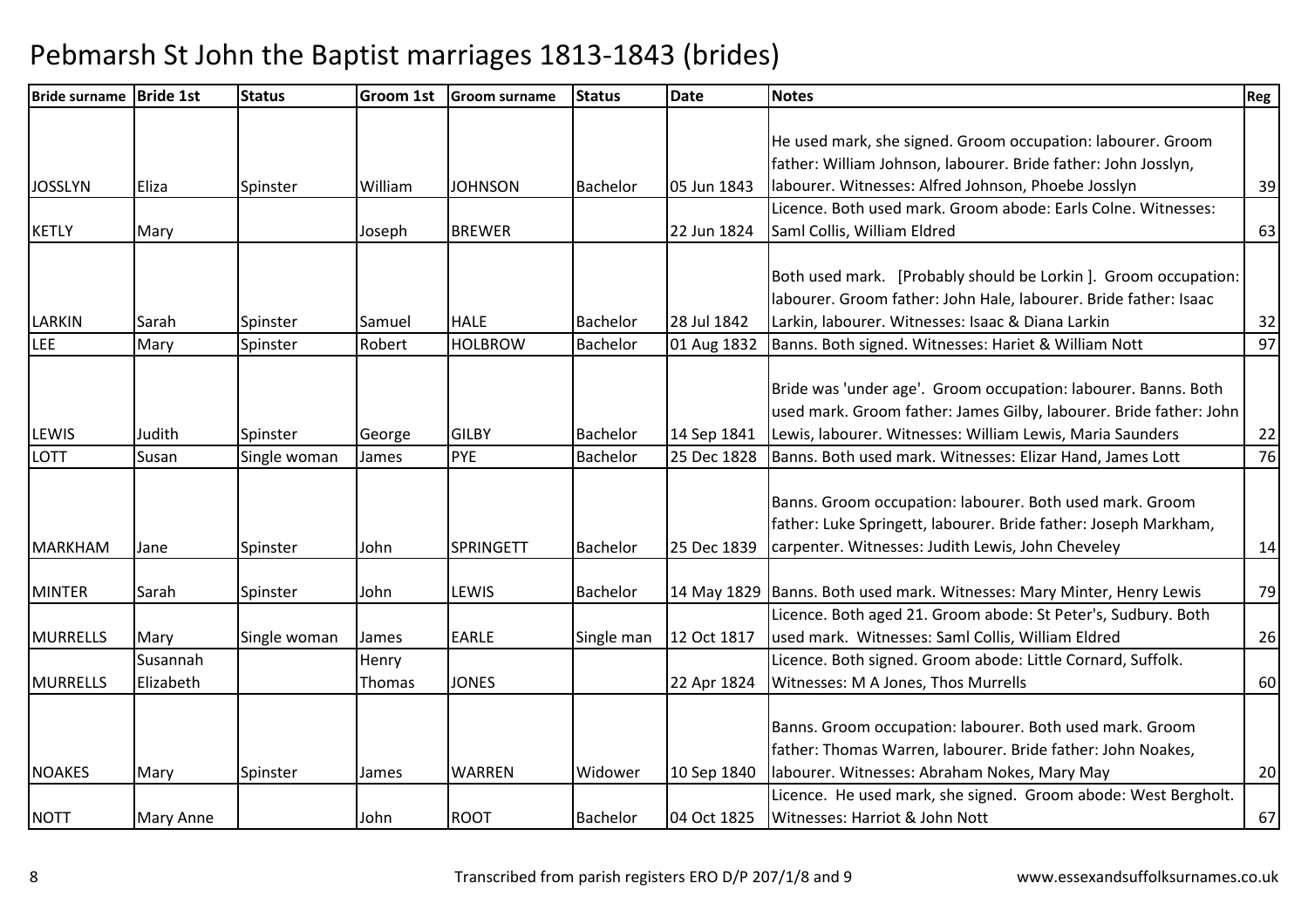| <b>Bride surname</b> | <b>Bride 1st</b> | <b>Status</b> | <b>Groom 1st</b> | <b>Groom surname</b> | <b>Status</b>   | <b>Date</b> | <b>Notes</b>                                                                                                   | Reg          |
|----------------------|------------------|---------------|------------------|----------------------|-----------------|-------------|----------------------------------------------------------------------------------------------------------------|--------------|
|                      |                  |               |                  |                      |                 |             | Both signed. Groom occupation: farmer. Groom father: Henry                                                     |              |
|                      |                  |               |                  |                      |                 |             | Farrow, farmer. Bride father: Joseph Nott, farmer. Witnesses:                                                  |              |
| <b>NOTT</b>          | Harriet          | Spinster      | Henry            | <b>FARROW</b>        | Bachelor        | 28 Mar 1843 | Samuel Nott, Susanna Chapman                                                                                   | 37           |
|                      |                  |               |                  |                      |                 |             | Banns. Groom abode: All Saints, Sudbury. Both used mark.                                                       |              |
| <b>OSBORNE</b>       | Elizabeth        |               | Thomas           | <b>WRIGHT</b>        |                 | 02 Feb 1820 | Witnesses: John Delannay, George Nott                                                                          | 38           |
|                      |                  |               |                  |                      |                 |             | Licence. Both signed. Groom abode: Wakes Colne. Witnesses:                                                     |              |
| <b>PATTEN</b>        | Anne             | Spinster      | William          | <b>CHAPLIN</b>       | <b>Bachelor</b> | 20 Oct 1818 | William & Rebekah Patten, Emanuel Eldred.                                                                      | 34           |
| <b>PATTEN</b>        | Elizabeth        | Spinster      | John             | <b>HEARN</b>         | Bachelor        | 08 Jan 1833 | Licence. Both signed. Witnesses: Wm Patten, Maria Wade                                                         | 100          |
| <b>PAYNE</b>         | Frances          | Spinster      | <b>Thomas</b>    | <b>RAWLINSON</b>     | Bachelor        | 24 Feb 1836 | Banns. Groom abode: St Nicholas Cole Abby, City of London. Both<br>signed. Witnesses: Wm Rawlinson, Mahala Lee | 113          |
| PERCIVAL             | Eliza            |               | Thomas           | <b>RICHER</b>        | Single man      | 28 Sep 1818 | Banns. Both used mark. Witnesses: Maria Percival, Isaac Richer                                                 | 30           |
|                      |                  |               |                  |                      |                 |             | Banns. Both used mark. [ Pye ]. Witnesses: William Pie, Sarah                                                  |              |
| PIE                  | Mary             | Single woman  | Samuel           | <b>WHITING</b>       | Single man      | 15 Mar 1817 | Potter                                                                                                         | 22           |
|                      |                  |               |                  |                      |                 |             | Banns. Both signed. Groom occupation: farmer. Groom father:                                                    |              |
|                      |                  |               |                  |                      |                 |             | Joseph Nott, farmer. No father's details for bride. Witnesses:                                                 |              |
| <b>PORTER</b>        | Selina Maria     | Spinster      | William          | <b>NOTT</b>          | Bachelor        | 11 Jul 1837 | Charlotte Creffield, James Partridge                                                                           | $\mathbf{1}$ |
| <b>POTTER</b>        | Sarah            | Single woman  | William          | <b>DIXEY</b>         | Single man      | 28 Sep 1817 | Banns. Both used mark. Witnesses: William Pye, Mary Abrahams                                                   | 24           |
| <b>POTTER</b>        | Mary             | Spinster      | Jacob            | PYE                  | <b>Bachelor</b> | 14 Oct 1828 | Banns. Both used mark. Witnesses: Samuel Potter, Mary Waters                                                   | 75           |
| PYE                  | Elizabeth        | Single woman  | William          | <b>DEAL</b>          | Single man      | 27 May 1817 | Banns. Both used mark. Witnesses: Wm & Emanuel Eldred                                                          | 23           |
| <b>PYE</b>           | Emely            |               | Thomas           | <b>HAYWARD</b>       |                 | 24 Mar 1821 | Banns. Both used mark. Witnesses: Wm & Emanuel Eldred                                                          | 42           |
|                      |                  |               |                  |                      |                 |             | Banns. Groom occupation: labourer. He signed, she used mark.                                                   |              |
| <b>PYE</b>           | Susan            | Spinster      | Joseph           | <b>FISHER</b>        |                 | 29 Apr 1821 | Witnesses: Henry Deane, William Eldred                                                                         | 44           |
|                      |                  |               |                  |                      |                 |             | Banns. Groom occupation: labourer. He signed, she used mark.                                                   |              |
| <b>PYE</b>           | Eliza            |               | William          | <b>SCOTT</b>         |                 | 25 Dec 1821 | Witnesses: Thomas Cooper, William Eldred                                                                       | 49           |
|                      |                  |               |                  |                      |                 |             | Banns. Both used mark. Witnesses: Charles Raymond, Mary                                                        |              |
| <b>PYE</b>           | Louisa           |               | John             | <b>WEAVERS</b>       |                 | 01 Nov 1823 | <b>Downes</b>                                                                                                  | 58           |
| PYE                  | Harriet          |               | George           | <b>WEAVERS</b>       |                 |             | 30 Sep 1824   Banns. Both used mark. Witnesses: George Potter, William Eldred                                  | 65           |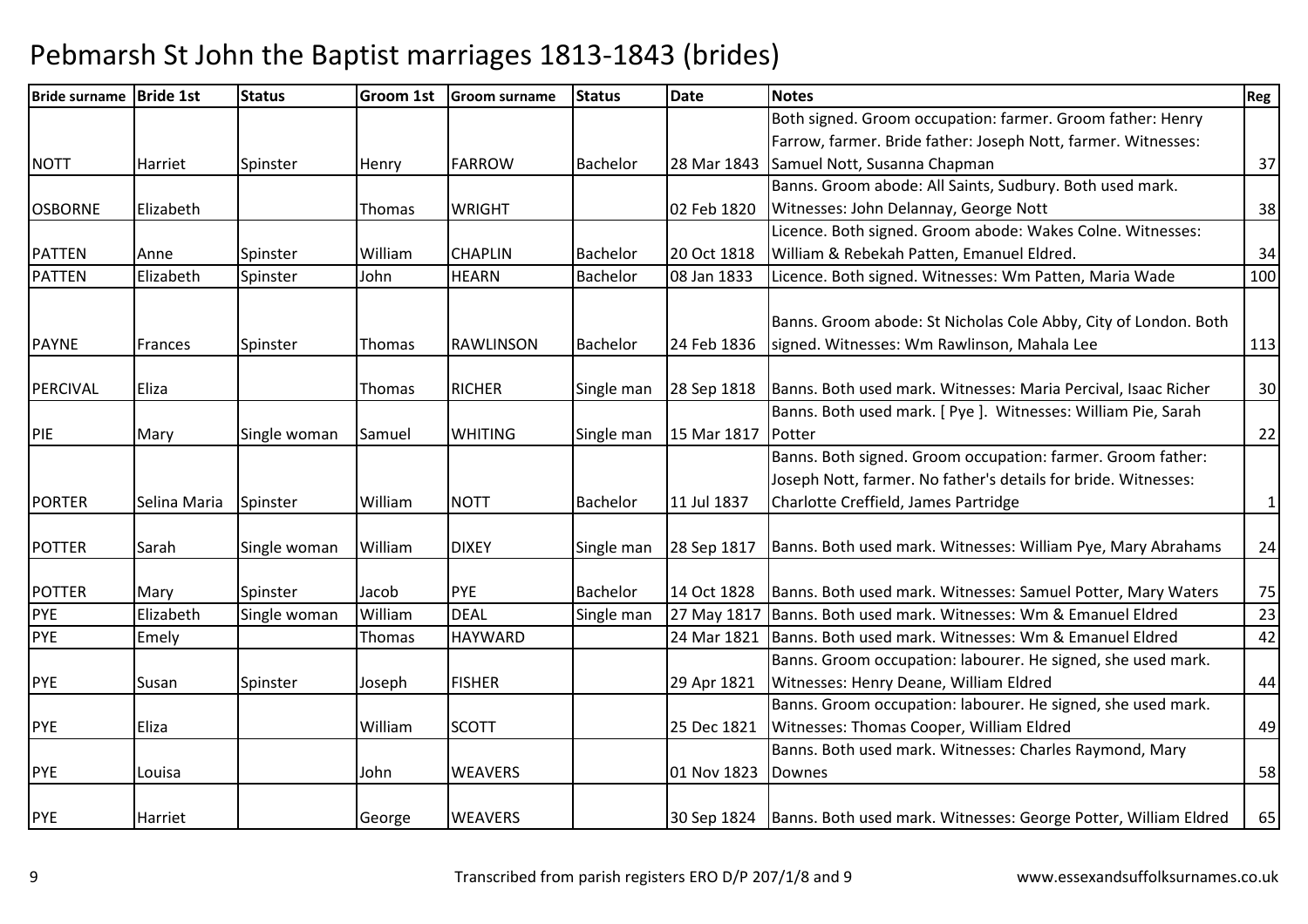| Bride surname Bride 1st |           | <b>Status</b> | Groom 1st | <b>Groom surname</b> | <b>Status</b>   | Date        | <b>Notes</b>                                                       | Reg            |
|-------------------------|-----------|---------------|-----------|----------------------|-----------------|-------------|--------------------------------------------------------------------|----------------|
|                         |           |               |           |                      |                 |             | Banns. Both used mark. Witnesses: Susan Butcher, Frederick         |                |
| <b>PYE</b>              | Mary Ann  | Spinster      | John      | <b>WARREN</b>        | <b>Bachelor</b> | 12 Feb 1835 | Warren                                                             | 107            |
| <b>RADLAY</b>           | Sarah     | Single woman  | Henry     | PYE                  | Single man      | 30 Sep 1817 | Banns. Both used mark. Witnesses: Wm & Emanuel Eldred              | 25             |
|                         |           |               |           |                      |                 |             |                                                                    |                |
| <b>RAYNER</b>           | Sarah     | Spinster      | Thomas    | <b>RAYMENT</b>       | Bachelor        | 12 Dec 1830 | Banns. Both used mark. Witnesses: George Cook, Saml Rayment        | 88             |
|                         |           |               |           |                      |                 |             | Banns. He signed, she used mark. Witnesses: James Downs, Mary      |                |
| <b>RICHER</b>           | Rebecca   | Spinster      | William   | <b>DOWNS</b>         | Bachelor        | 10 Nov 1835 | Weavers                                                            | 112            |
|                         |           |               |           |                      |                 |             | Banns. Both used mark. Groom abode: Twinstead. Witnesses:          |                |
| <b>RILEY</b>            | Catherine | Spinster      | James     | <b>WEAVERS</b>       | Bachelor        | 18 Jan 1831 | Mary Frost, William Carpenter                                      | 89             |
|                         |           |               |           |                      |                 |             | Banns. He signed, she used mark. Witnesses: James Cant, Susanna    |                |
| <b>ROBBERSON</b>        | Hannah    | Single woman  | William   | <b>CANT</b>          | Single man      | 26 Dec 1814 | Robberson                                                          | $\overline{7}$ |
|                         |           |               |           |                      |                 |             |                                                                    |                |
| <b>ROSE</b>             | Mary      | Single woman  | Peter     | <b>HEARN</b>         | Bachelor        | 01 Jan 1834 | Banns. He signed, she used mark. Witnesses: Mary & Sarah Potter    | 105            |
|                         |           |               |           |                      |                 |             | Banns. He signed, she used mark. Witnesses: Thomas Weavers,        |                |
| <b>RULE</b>             | Charlotte | Single woman  | Robert    | PILGRIM              | Widower         | 24 Jun 1833 | Rebecca Salmon                                                     | 103            |
|                         |           |               |           |                      |                 |             |                                                                    |                |
|                         |           |               |           |                      |                 |             | Banns. Both signed. Groom occupation: farmer. Groom abode:         |                |
|                         |           |               | Henry     |                      |                 |             | Halstead. Groom father: James Howlett, farmer. No father's details |                |
| <b>RULE</b>             | Jane      | Spinster      | Watkinson | <b>HOWLETT</b>       | <b>Bachelor</b> | 18 Aug 1837 | for bride. Witnesses: James & Mary Howlett                         | $\overline{2}$ |
|                         |           |               |           |                      |                 |             | Banns. Both signed. Groom abode: Halstead. Groom occupation:       |                |
|                         |           |               |           |                      |                 |             | gardener. Groom father: Samuel Hevingham, gardener. Bride          |                |
|                         |           |               |           |                      |                 |             | occupation: servant. Bride father: Cable Sadler, labourer.         |                |
|                         |           |               |           |                      |                 |             | Witnesses: John Sadler, Jemima Sycamor, Sarah Barnard, Elizabeth   |                |
| <b>SADLER</b>           | Susanna   | Spinster      | Joseph    | <b>HEVINGHAM</b>     | Bachelor        | 24 Sep 1841 | Richer.                                                            | 24             |
|                         |           |               |           |                      |                 |             | Banns. He signed, she used mark. Witnesses: John Fenning, Edward   |                |
| SALMON                  | Mary Ann  |               | John      | <b>FENNING</b>       | Single man      | 29 Sep 1818 | <b>Bush</b>                                                        | 31             |
| <b>SALMON</b>           | Eadith    |               | John      | DAVIS?               |                 | 17 Jan 1819 | Both used mark. Witnesses: Henry Golden, Wm. Eldred                | 35             |
|                         |           |               |           |                      |                 |             | Banns. Both used mark. Groom occupation: labourer. Witnesses:      |                |
| <b>SALMON</b>           | Mary Ann  | Spinster      | Samuel    | <b>RAYMENT</b>       |                 | 24 Jun 1823 | Charles Rayment, William Eldred                                    | 56             |
|                         |           |               |           |                      |                 |             | Both used mark. Groom occupation: labourer. Groom father: John     |                |
|                         |           |               |           |                      |                 |             | Lewis, labourer. Bride father: ? Saunders, coachman. Witnesses:    |                |
| <b>SAUNDERS</b>         | Maria     | Spinster      | William   | LEWIS                | Bachelor        | 18 Apr 1843 | Sophia Deal, James Lewis.                                          | 38             |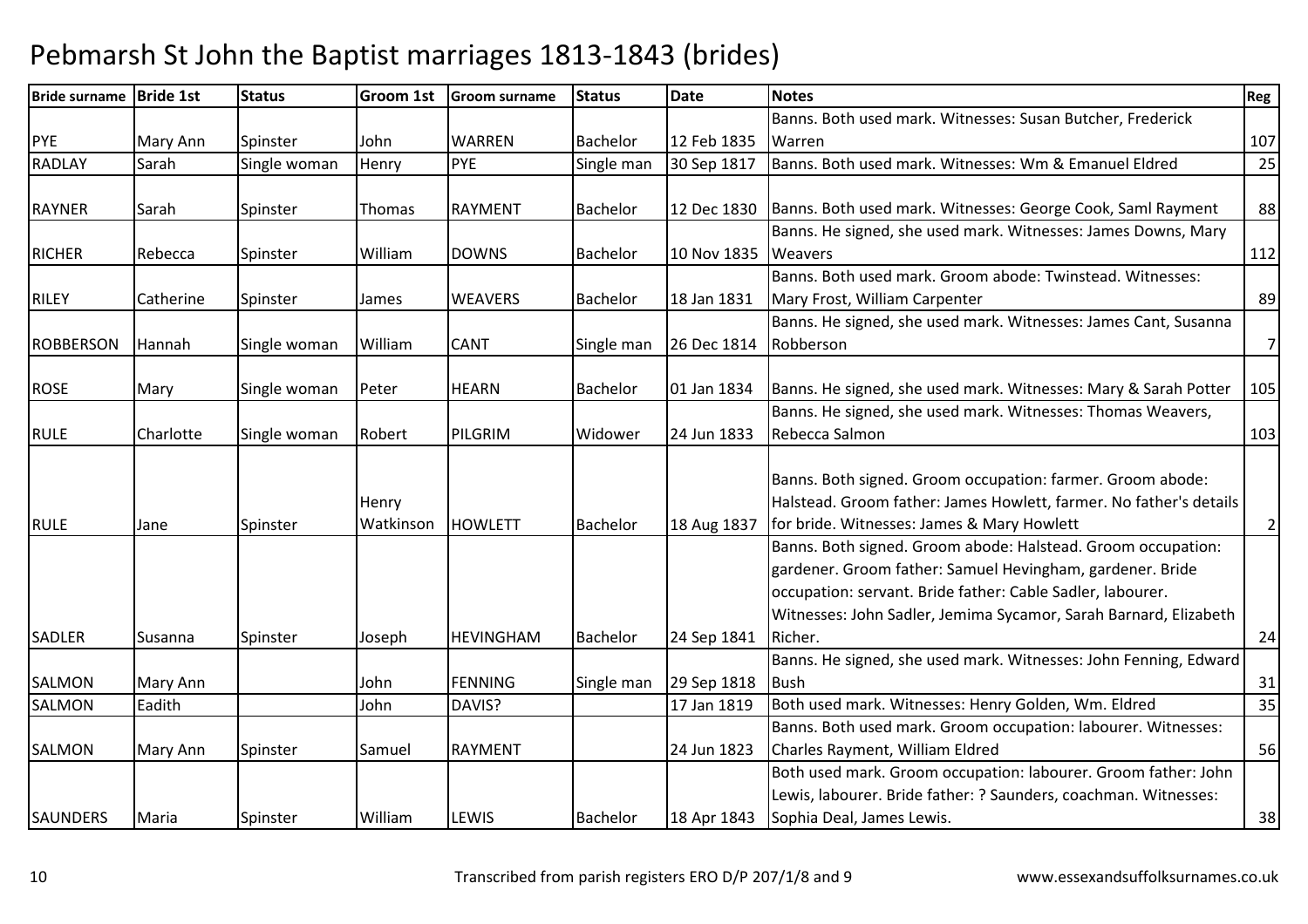| Bride surname   Bride 1st |           | <b>Status</b> | Groom 1st | <b>Groom surname</b> | <b>Status</b>   | <b>Date</b> | <b>Notes</b>                                                                      | Reg            |
|---------------------------|-----------|---------------|-----------|----------------------|-----------------|-------------|-----------------------------------------------------------------------------------|----------------|
|                           |           |               |           |                      |                 |             |                                                                                   |                |
|                           |           |               |           |                      |                 |             | Banns. Both signed. Groom abode: Alphamstone. Groom                               |                |
|                           |           |               | George    |                      |                 |             | occupation: carpenter. Groom father: Daniel Cant, carpenter. Bride                |                |
| <b>SIDEY</b>              | Eliza     | Spinster      | Hayward   | <b>CANT</b>          | Bachelor        |             | 01 May 1838   father: Isaac Sidey, thatcher. Witnesses: Stephen Clarke, Ann Clark | 8 <sup>°</sup> |
|                           |           |               |           |                      |                 |             | Banns. Both used mark. Groom was described as Labourer, but                       |                |
| <b>SMITH</b>              | Mary      |               | Daniel    | <b>PYE</b>           |                 | 20 Oct 1823 | crossed out. Witnesses: James Porter, Susan Smith                                 | 57             |
|                           |           |               |           |                      |                 |             | Banns. Groom occupation: labourer. Both used mark. Groom                          |                |
|                           |           |               |           |                      |                 |             | father: Thos Warren, labourer. Bride father: Saml Smith, labourer.                |                |
| <b>SMITH</b>              | Susan     | Spinster      | James     | <b>WARREN</b>        | Bachelor        | 22 Mar 1839 | Witnesses: Josiah Richer, Elizabeth Frake                                         | 9              |
|                           |           |               |           |                      |                 |             |                                                                                   |                |
| <b>SPRINGETT</b>          | Charlotte |               | Joseph    | <b>HARRINGTON</b>    |                 | 17 Oct 1815 | Banns. Both used mark. Witnesses: Jeremiah Pad, Emanuel Eldred                    | 12             |
|                           |           |               |           |                      |                 |             |                                                                                   |                |
|                           |           |               |           |                      |                 |             | Licence. Both signed. Groom abode: Sible Hedingham. Groom                         |                |
|                           |           |               |           |                      |                 |             | occupation: Land surveyor. Groom father: Thomas Savill, land                      |                |
|                           |           |               |           |                      |                 |             | surveyor. Bride father Willm Viall Stebbing, farmer. Witnesses:                   |                |
|                           | Sarah     |               |           |                      |                 |             | Saml Collis, John Stebbing, Robt.Rel [Reuel] Stebbing, Deborah                    |                |
| <b>STEBBING</b>           | Roberta   | Spinster      | John      | SAVILL               | Bachelor        | 29 Jun 1840 | Stebbing, Frances Stebbing, Mary Stebbing.                                        | 17             |
|                           |           |               |           |                      |                 |             |                                                                                   |                |
|                           |           |               |           |                      |                 |             | Both used mark. [ Stroyd in 1841 census]. Groom occupation:                       |                |
|                           |           |               |           |                      |                 |             | labourer. Groom father: William Bush, labourer. Bride father:                     |                |
| <b>STROIAD</b>            | Matilda   | Spinster      | John      | <b>BUSH</b>          | Bachelor        | 25 Mar 1843 | William Stroiad. Witnesses: John Dixie, Jane Brown                                | 34             |
|                           |           |               |           |                      |                 |             | Both signed. Groom abode: Great Dunmow. Groom occupation:                         |                |
|                           |           |               |           |                      |                 |             | policeman. Bride occupation: straw bonnet maker. Groom father:                    |                |
|                           |           |               |           |                      |                 |             | John Creffield, farmer. Bride father: Isaac Sycamor, labourer.                    |                |
| <b>SYCAMORE</b>           | Jemima    | Spinster      | Thomas    | <b>CREFFIELD</b>     | <b>Bachelor</b> | 09 Jun 1843 | Witnesses: Isaac & Sarah Sycamor.                                                 | 40             |
|                           |           |               |           |                      |                 |             | Banns. Both used mark. Witnesses: James Hebbel, Judith Howard,                    |                |
| <b>TOSFIELD</b>           | Charlotte |               | Aaron     | <b>COLE</b>          |                 | 17 Oct 1815 | Emanuel Eldred.                                                                   | 11             |
|                           |           |               |           |                      |                 |             | Banns. Both used mark. [For Whiting or Wiffen ?]. Witnesses:                      |                |
| <b>WARREN</b>             | Elizabeth | Spinster      | William   | <b>WHITTEN</b>       | Bachelor        | 25 Mar 1830 | James Warren, Mary Pudney                                                         | 85             |
|                           |           |               |           |                      |                 |             | Banns. He used mark, she signed. Witnesses: Peter Hearn, Mary                     |                |
| <b>WATERS</b>             | Mary      | Spinster      | Samuel    | <b>POTTER</b>        | Bachelor        | 28 Sep 1831 | Ann Rall?                                                                         | 92             |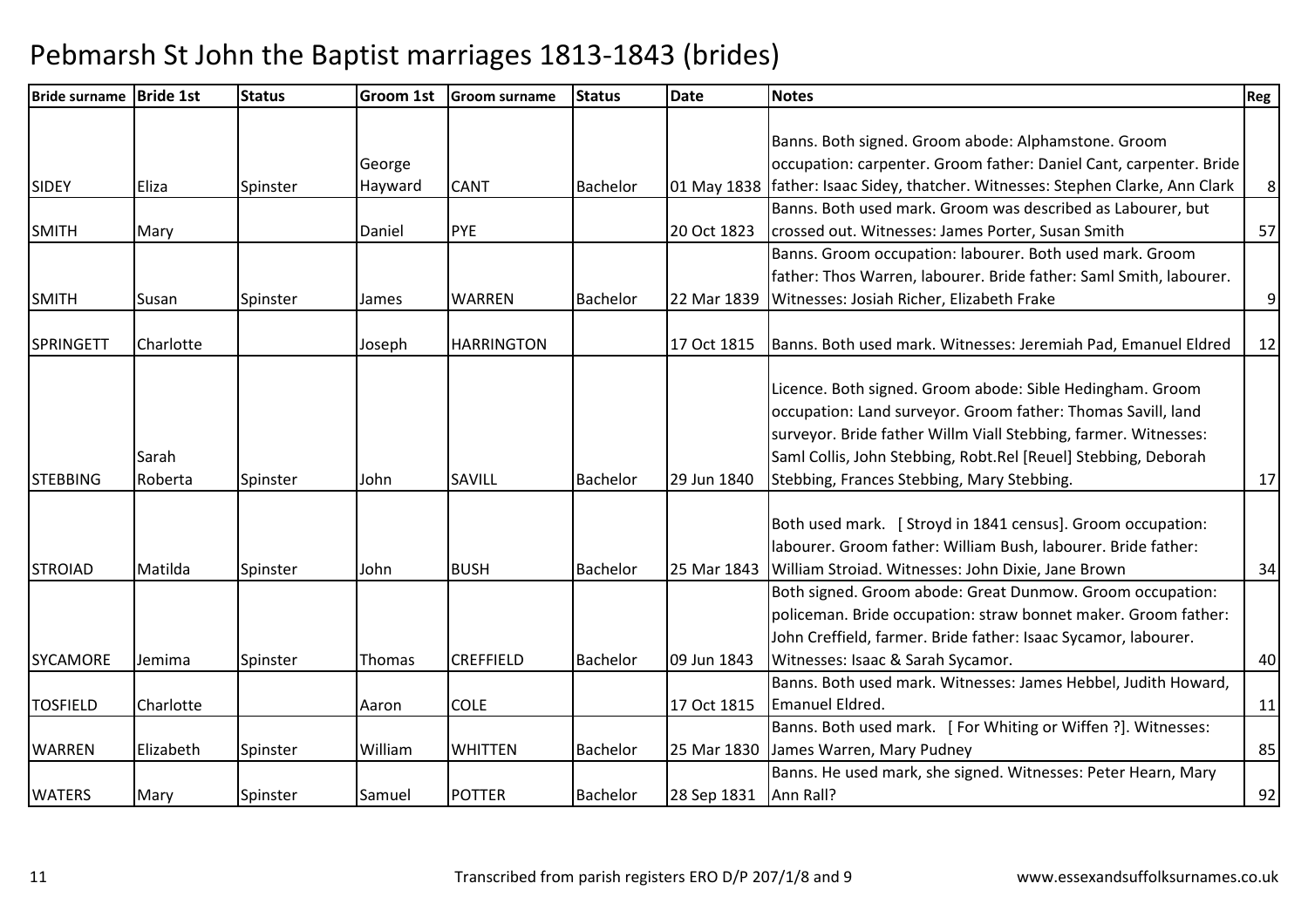| <b>Bride surname</b> | <b>Bride 1st</b> | <b>Status</b> | Groom 1st | <b>Groom surname</b> | <b>Status</b>   | <b>Date</b>         | <b>Notes</b>                                                     | Reg            |
|----------------------|------------------|---------------|-----------|----------------------|-----------------|---------------------|------------------------------------------------------------------|----------------|
|                      |                  |               |           |                      |                 |                     | Banns. Both signed. Groom abode: Lamarsh. Groom occupation:      |                |
|                      |                  |               |           |                      |                 |                     | carpenter. Witnesses: Robert Weavers, Mary Wighten, William      |                |
| <b>WEAVERS</b>       | Mary             | Spinster      | Robert    | <b>BROYD</b>         |                 | 20 May 1823 Eldred. |                                                                  | 54             |
|                      |                  |               |           |                      |                 |                     |                                                                  |                |
| <b>WEAVERS</b>       | Louisa           | Widow         | John      | <b>DEEKS</b>         | Bachelor        | 05 Apr 1831         | Banns. Both used mark. Witnesses: Jane Deeks, George Bowtell     | 90             |
|                      |                  |               |           |                      |                 |                     |                                                                  |                |
|                      |                  |               |           |                      |                 |                     | Banns. Groom occupation: labourer. Both used mark. Groom         |                |
|                      |                  |               |           |                      |                 |                     | father: William Downes, labourer. Bride father: William Weavers, |                |
| <b>WEAVERS</b>       | Mary             | Spinster      | James     | <b>DOWNES</b>        | <b>Bachelor</b> | 14 Dec 1837         | labourer. Witnesses: Mary Ann Downes, John Cheveley.             | $6 \mid$       |
|                      |                  |               |           |                      |                 |                     | Licence. Both signed. Bride abode: Coggeshall. Witnesses: John   |                |
| <b>WEBB</b>          | Sarah            | Widow         | James     | <b>BALLS</b>         | Bachelor        | 06 Oct 1831         | Hearn, Danl Balls, J.Graes?                                      | 94             |
|                      |                  |               |           |                      |                 |                     | Licence. Both used mark. Groom abode: Earls Colne. Witnesses:    |                |
| <b>WHIFFEN</b>       | Lucy             | Single woman  | Joseph    | <b>DRAPER</b>        | Single man      | 26 Oct 1815         | John Cook Fenton, Wm. Eldred                                     | 13             |
|                      |                  |               |           |                      |                 |                     |                                                                  |                |
|                      |                  |               |           |                      |                 |                     | Both used mark. [See Whiting ?]. Groom occupation: labourer.     |                |
|                      |                  |               |           |                      |                 |                     | Groom father: Edward Rust, labourer. Bride father: John Whiten,  |                |
| <b>WHITEN</b>        | Hannah           | Spinster      | Samuel    | <b>RUST</b>          | <b>Bachelor</b> | 31 Dec 1842         | labourer. Witnesses: William Whiten, Eliza Edy                   | 33             |
|                      |                  |               |           |                      |                 |                     |                                                                  |                |
|                      |                  |               |           |                      |                 |                     | Banns. Both used mark. Groom abode: Halstead. Witnesses: Anne    |                |
| <b>WHITTEN</b>       | Rachael          | Spinster      | Thomas    | <b>HALES</b>         |                 | 02 Oct 1829         | & John Whitten [ Should these be Whiting or Wiffen ?].           | 81             |
|                      |                  |               |           |                      |                 |                     | Banns. He signed, she used mark. Record number overwritten 14.   |                |
| <b>WIFFEN</b>        | Elizabeth        |               | John      | <b>BONE</b>          | Single man      | 27 Dec 1813         | <b>Witness: William Eldred</b>                                   | $\overline{2}$ |
|                      |                  |               |           |                      |                 |                     | Banns. Both used mark. Groom abode: Alphamton. Witnesses: Wm     |                |
| <b>WIFFEN</b>        | Maria            | Single woman  | John      | <b>DREW</b>          | Widower         | 06 Jan 1817         | & Emanuel Eldred                                                 | 20             |
|                      |                  |               |           |                      |                 |                     | Banns. Both signed. Groom: Castle Hedingham. Witnesses: John     |                |
| <b>WIFFIN</b>        | Mary             | Single woman  | Edward    | <b>FAIRHEAD</b>      | Single man      | 03 Nov 1814         | Fairhead, Catharine Hearn                                        | $\overline{4}$ |
|                      |                  |               |           |                      |                 |                     | Banns. Both signed. Both work as silk throwsters. Groom father:  |                |
|                      |                  |               |           |                      |                 |                     | James Cant, carpenter. Bride father: John Winch, labourer.       |                |
| <b>WINCH</b>         | Rachael          | Spinster      | James     | <b>CANT</b>          | <b>Bachelor</b> | 23 Sep 1841         | Witnesses: Thomas Creffield, Hannah Winch                        | 23             |